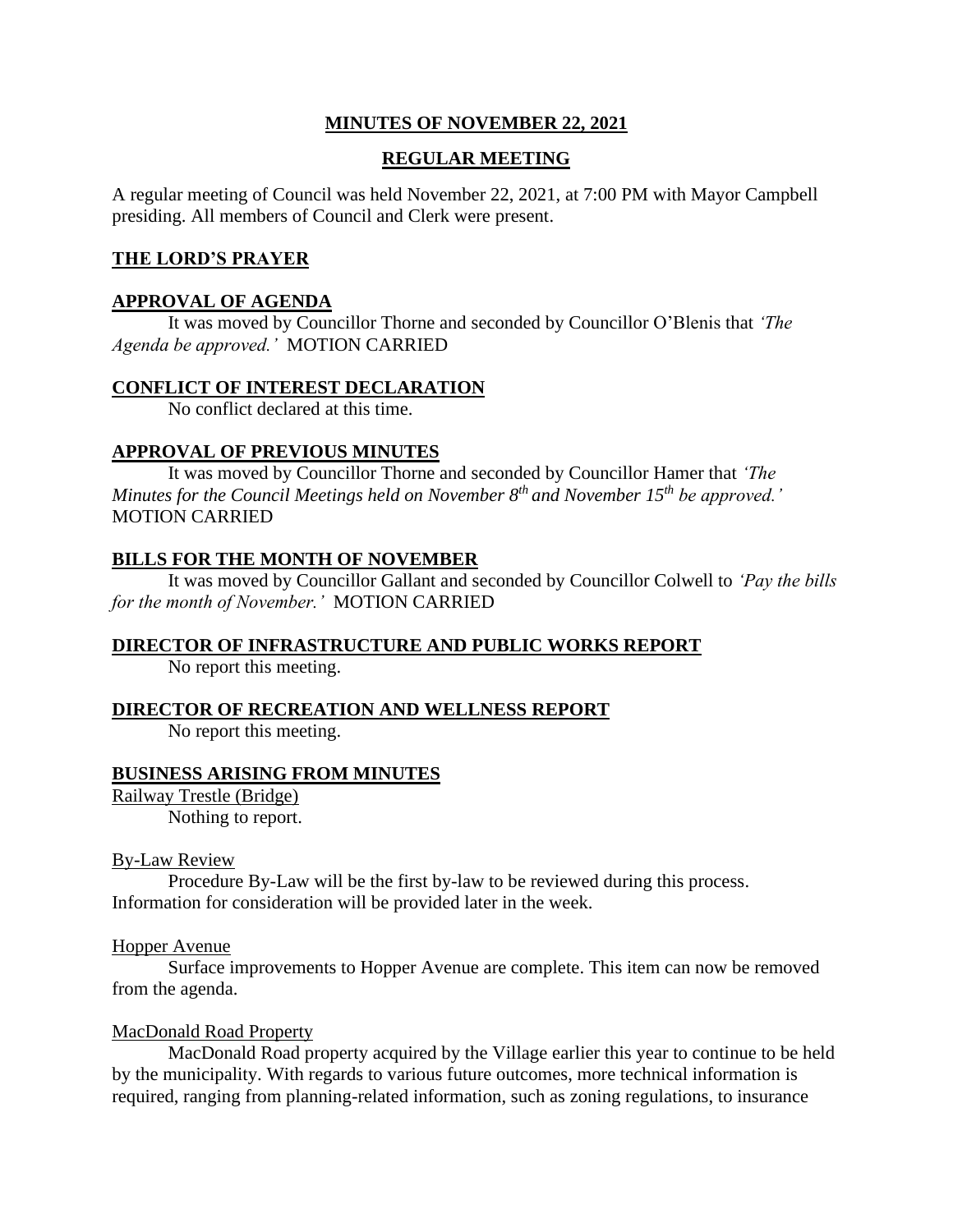demands to determining its structural integrity and capacity capabilities, before any definite path can be decided upon. An upcoming Municipal-Wide Park Facilities Assessment and Revitalization report may provide some clarity.

# All-Terrain Vehicles

**Rail Trestle Access** - Mayor Campbell recently met with Albert MLA Mike Holland to discuss the future of the Salisbury rail trestle. MLA Holland, Village Council, and user groups must meet. Different trail groups have been taking it upon themselves to make alterations, including the installation of surface boards on the structure, without permission or quality control. There is a safety concern. Mayor Campbell says any future use of the structure is a decision of Village Council, not trail groups, as the Village of Salisbury is the owner of this municipal asset. Mayor Campbell stated that restricting access to the structure is not out of the question.

**Road Access** - According to Mayor Campbell, MLA Holland has expressed interest in helping secure all-terrain vehicle access to roads, including Provincially managed routes; that is, Route 112 and/or Route 106. Clerk's Office to gather information from other municipalities regarding their experience with this.

## **CORRESPONDENCE**

## **The following items were discussed by accommodated and remaining correspondence placed on file:**

Royal Canadian Legion, Salisbury Branch No. 31 – Thank You, 2021 Poppy Campaign

Received from the Royal Canadian Legion, Salisbury Branch No. 31, was a letter thanking the Village for having a poppy-sale box on its administration office front counter during the Legion's 2021 Poppy Campaign. The Village of Salisbury also purchased a memorial wreath for the cenotaph on Remembrance Day.

### Southeast Regional Service Commission – Development & Building Permit List, Oct. 2021

Two development/building permits were issued by Southeast Regional Service Commission last month for projects in Salisbury, both accessory buildings carrying an estimated total value of \$29,248.

# Southeast Regional Service Commission – Phil Robichaud, Planner – Notice of variance request for 47 Reeder Road to be addressed at Nov. 24 PRAC meeting

Any property owners within 60m of the location of the variance application received this information letter from Planner Phil Robichaud at Southeast Regional Service Commission notifying the neighbours of the variance request. The variance request is to have the minimum required frontage on the property in question, PID 00816157, reduced to 20m. The variance request will be considered by the Southeast Planning Review and Adjustment Committee (PRAC) at its upcoming meeting on Wednesday, November  $24<sup>th</sup>$ , a session to be held electronically beginning at 7:00pm.

Friends of the Moncton Hospital Foundation Annual Campaign – Request for donation

It was moved by Councillor Thorne and seconded by Councillor Hamer that *'The Village of Salisbury donate \$50 to the Friends of the Moncton Hospital Foundation Annual Campaign*.*'*  MOTION CARRIED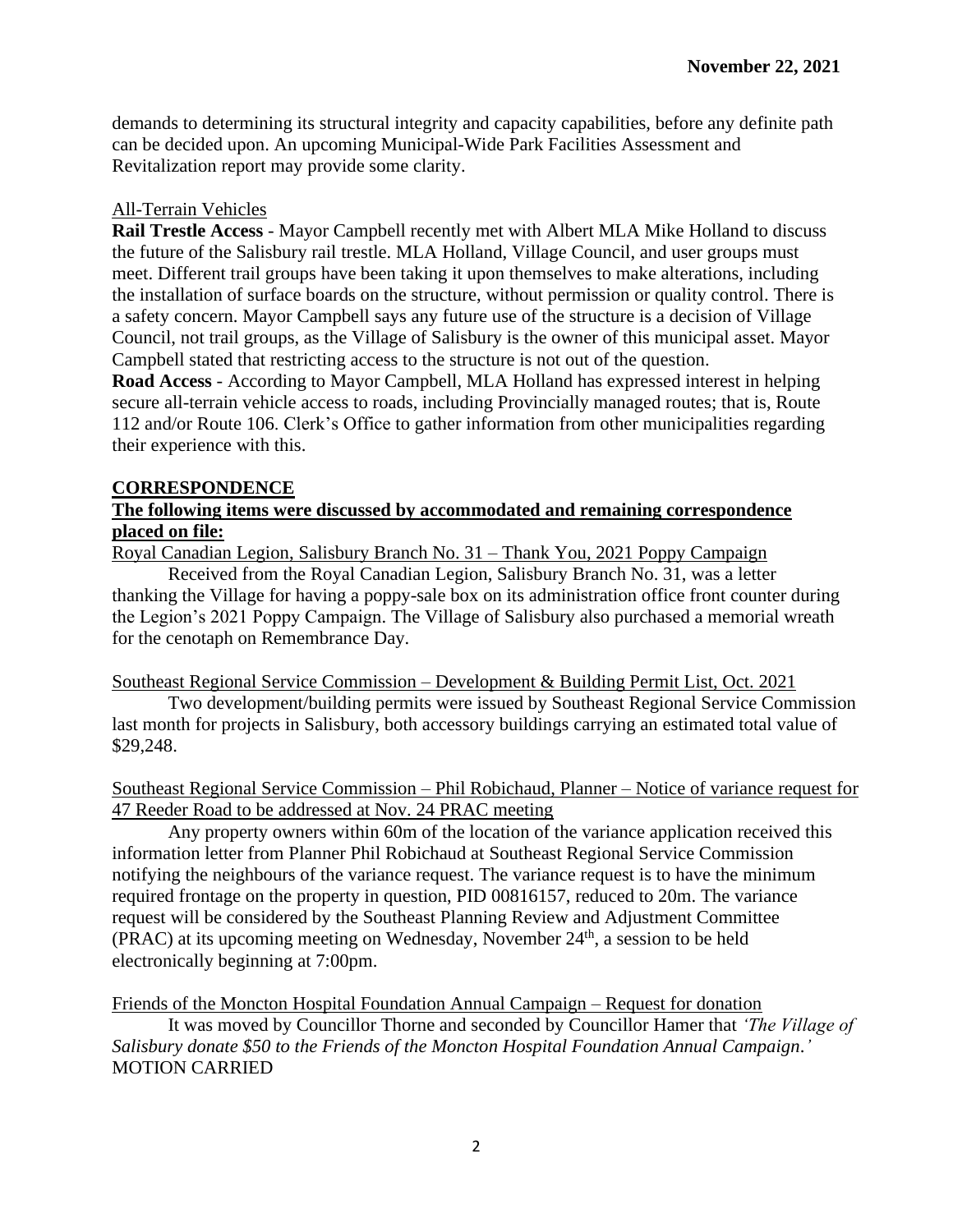Nadine & Doug Wilson – Thank you for supporting "Team Tamara" Benefit Auction

Nadine and Doug Wilson wrote the Village of Salisbury to express their appreciation for the Village's donation toward an online auction held to benefit their niece's ongoing health care following an accident. \$7,794.50 was raised in the recent fundraising event.

Southeast Regional Service Commission – Approved 2022 Operating and Capital Budgets

The Board of Directors at Southeast Regional Service Commission unanimously adopted its 2022 Operating and Capital Budgets at their annual meeting held virtually on October 26, 2021. The approved budgets were forwarded to the Village to be kept on file.

# Southeast Regional Service Commission – Appointment of Building Inspectors (1)

Southeast Regional Service Commission – Appointment of Building Inspectors (2 - corrected) It was moved by Councillor Colwell and seconded by Councillor Gallant that

*'WHEREAS the Province of New Brunswick has repealed all regulations related to building standards, permits, and inspections from the Community Planning Act and adopted them under the Building Code Administration Act;*

*AND WHEREAS Ghislain Belliveau, Mélanie Chaisson, Denis Frenette, Patrick Gaudet, Jason LeBlanc, Adrien Robichaud, Josée Vautour, and Bill Wright have been accepted by the Southeast Regional Service Commission as Building Inspectors;*

*BE IT RESOLVED that the municipal council appoint the above-named Inspectors as Building Inspectors for the Village of Salisbury under Section 71 of the Local Governance Act; BE IT FURTHER RESOLVED that the Village of Salisbury hereby gives authority to the Building Inspectors to issue orders and to lay information for offences under Section 14 of the Building Code Administration Act.'* MOTION CARRIED

Southeast Regional Service Commission – Emergency Planning and Preparedness and Community Resiliency session (Municipal Orientation 2021) – Nov.  $25<sup>th</sup>$ , 6:30pm (virtual)

In case any members of Council wished to take part, Council was notified of a Southeast Regional Service Commission Emergency Planning and Preparedness and Community Resiliency session to be held online on the evening of Thursday, November 25<sup>th</sup>. This is considered part of the 2021 Municipal Orientation.

Union of the Municipalities of New Brunswick, Zone 2 Meeting – Dec.  $11<sup>th</sup>$ , 10am

Council was advised of the upcoming Union of the Municipalities of New Brunswick (UMNB) Zone 2 Meeting on Saturday, December 11th. The meeting, believed to be by virtual means, will begin that morning at 10:00.

NB Justice and Public Safety – Re: 2022 police billing process – local billing rates for RCMP

RCMP billing rates for 2022 were provided by the Provincial government. This was the same information that was provided to Council prior to its budget deliberations.

Southeast Regional Service Commission – Rebranding of Land Use Planning Division

Forwarded to the Village was information on Southeast Regional Service Commission's rebranding of its Land Use Planning Division, which will now be known as Plan 360.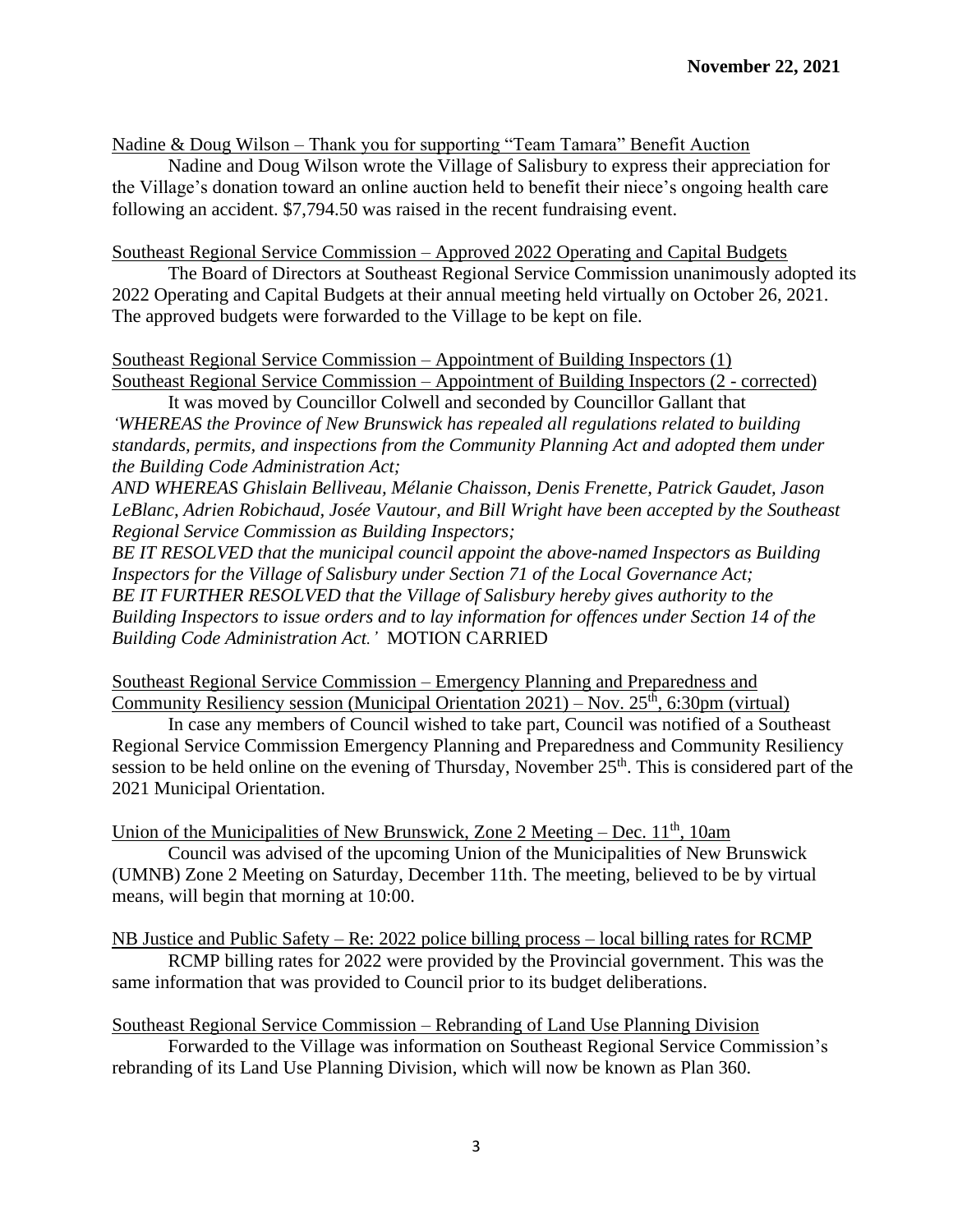It was moved by Councillor Thorne and seconded by Councillor Colwell to *'Have a short recess.'* MOTION CARRIED

## **RECESS**

It was moved by Councillor Colwell and seconded by Councillor O'Blenis to *'Return to the regular meeting.'* MOTION CARRIED

## **PRESENTATION – Karen Stewart and Elsie Rolls, Salisbury Beautification Committee**

Elsie Rolls and Karen Stewart of the Salisbury Beautification Committee met with Council to offer their thanks for the annual funding to the committee, report on their accomplishments of the past year, and state their goals and thoughts on the future of the committee. The committee was first formed in 2012 with a mission to beautify Salisbury, including the creation of more greenspace and planting trees and flowers, as well as promote outdoor activity and wellness. As for the committee's annual efforts, they include the hanging baskets and flower beds, trees and commemorative trees, and pole banners. However, a major concern for the committee after nine years is keeping its members engaged, as many are older and are now finding the physical aspects difficult, while they still enjoy being involved in the planning. They praised the work done this past Summer for the committee by Village of Salisbury Department of Recreation and Wellness Summer students, but asked Council to consider hiring or contracting a professional to assume the lead role on the physical work envisioned by the Committee. As for its finances, the Beautification Committee reported that it had only spent about half of its budget in 2021 and suggested that the balance could be put toward the purchase of new Christmas decorations for the Village. Clerk advised that purchasing commercial-grade Christmas decorations, most often, must take place a year or more in advance to ensure on-time delivery, which the Committee members were understanding of. Staff will see what can be done in the short term.

Mayor Campbell and Council thanked Karen Stewart and Elsie Rolls for their report.

# **FIRE DEPARTMENT REPORT**

No report this meeting.

### **RCMP REPORT**

No report this meeting.

### **EMO REPORT**

Current rainstorm being monitored.

### **MAYOR'S REPORT**

Elementary School – Recent meeting with MLA Holland also included discussion of a new elementary school for Salisbury. There were suggestions, but nothing confirmed, that a replacement for the nearly 75-year-old SES building will be placed higher on the Anglophone-East School District priority list.

Department of Recreation and Wellness – On November  $12<sup>th</sup>$ , met with Director of Recreation and Wellness and Councillor Thorne, whose Council portfolio includes Recreation and Wellness.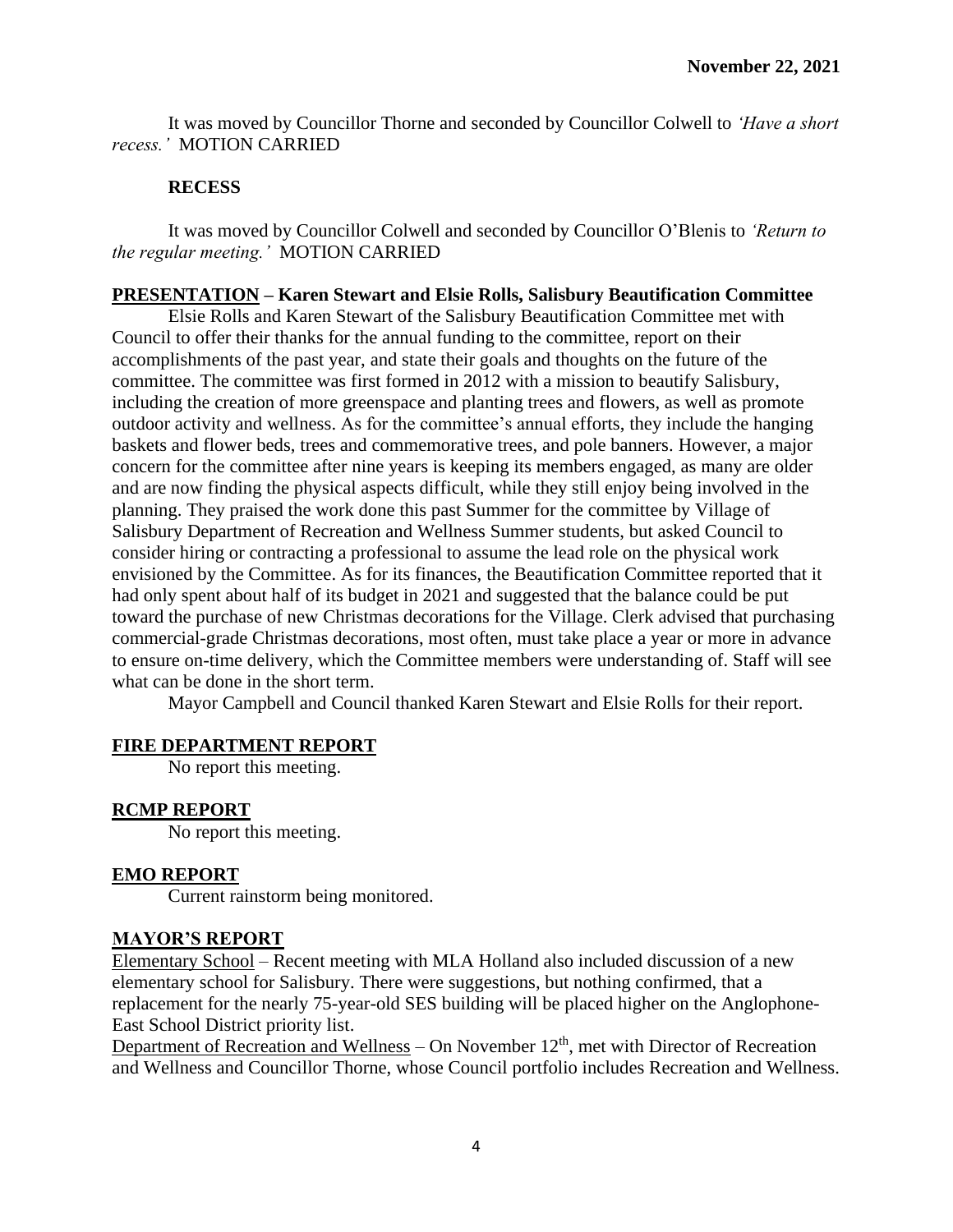Meeting with Staff – On November  $19<sup>th</sup>$ , met with Village of Salisbury department heads in the first of what will be regular meetings.

Royal Canadian Legion Salisbury Branch No. 31 – Met with Legion to discuss its need for funding for a new roof, to which Mayor Campbell suggested a federal grant process. Municipal Reform White Paper – The week prior, the New Brunswick Department of Environment and Local Government released its White Paper, Working together for vibrant and sustainable communities. In an article posted under the News section of the Village website, there are links to the document and to the announcement. Questions from the community about the White Paper are being deferred to the Provincial department responsible using the email address [VibrantNBDynamique@GNB.ca.](mailto:VibrantNBDynamique@GNB.ca)

# **COUNCILLORS' REPORTS**

## **Councillor Hamer**

New Brunswick Firefighters 50/50 Lottery – It was announced that after six months of preparation, the Salisbury Firefighters Association weekly 50/50 fundraising lottery has undergone a significant change. After much hard work, the Association is now operating the New-Nouveau Brunswick Firefighters-Pompiers Weekly 50/50 Jackpot, a province-wide online weekly draw benefitting participating fire departments across New Brunswick with money raised earmarked for fire and rescue equipment. Ticket purchasers will be able to choose which fire departments they want their ticket money to benefit, although the Salisbury Firefighters Association will also receive an additional small portion of the total sales due to its role as administrator of the lottery. There will be a winner drawn each week with the first draw scheduled to take place on the evening of November  $29<sup>th</sup>$ . One change of note in the process is that there will no longer be point-of-sale ticket purchasing options; that is, purchases at local stores. All ticket purchases must be done online through the website nb5050.ca.

# **Councillor O'Blenis**

Nothing to report.

# **Councillor Thorne**

Nothing to report.

# **Councillor Colwell**

Nothing to report.

# **Councillor Gallant**

Department of Infrastructure and Public Works – Met with Manager of Infrastructure and Public Works. No issues to report.

Municipal Reform White Paper – Pleased with the approach that was proposed in the municipal reform White Paper, and thanked Mayor Campbell for his involvement in this process and representing Council and its position.

# **CLERK'S REPORT**

Christmas Cards – Christmas cards are ready to be signed by members of Council. Cards will be distributed in early December.